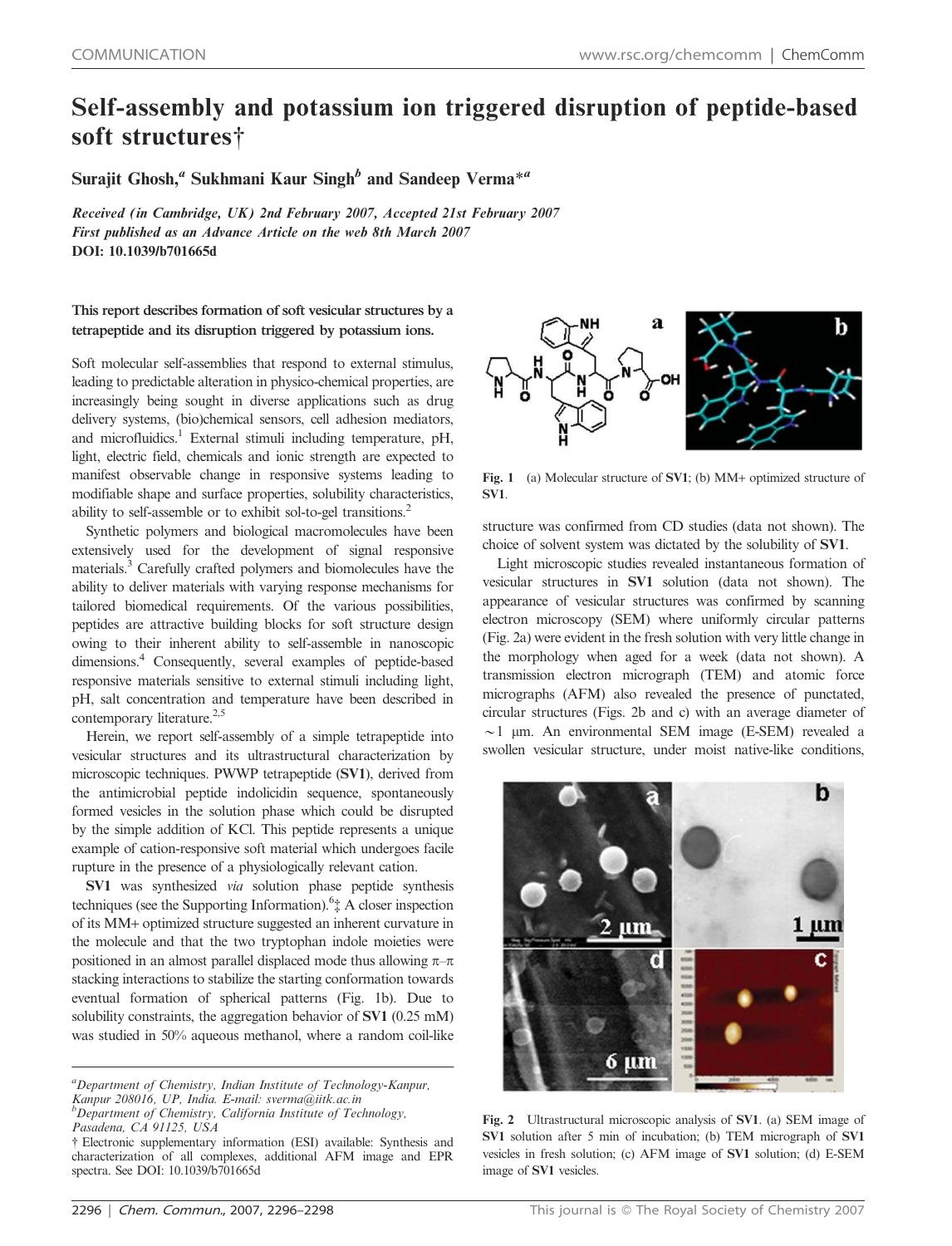

Fig. 3 (a) Average size distribution curve by intensity shows the average size of the vesicles  $\sim$  1.5 µm; (b) SV1 vesicles show thermal stability up to  $\sim$ 285 °C in TGA analysis.

with an average diameter of  $\sim$  1.4 µm (Fig. 2d), which suggests that these spherical structures do not result as drying artifacts. The size of vesicles under native conditions matched well with dynamic light scattering size measurements which revealed a size distribution of  $\sim$  1.5 µm from the intensity data (Fig. 3a).

Further evaluation of these vesicles confirmed their stability towards 45 min of ultrasonication.<sup>6</sup> The TGA thermogram of SV1 vesicles showed  $\sim$  40% weight loss between room temperature and  $\sim$ 285 °C (Fig. 3b). This may be attributed to the loss of methanol and water from the confines of SV1 soft vesicular structures.

Interestingly, control experiments using the aromatic core of ditryptophan dipeptide alone did not exhibit formation of vesicular structures,<sup>6,7</sup> while truncated PWW and WWP tripeptides afforded ill-defined structures,<sup>6</sup> thus demonstrating a crucial role of PWWP tetrapeptide in the self-assembly process. Moreover, it was possible to dry these vesicles and rehydrate them without destroying the morphology of vesicular structures.

Having demonstrated the formation of vesicular structures, we became interested in determining the conditions for the disruption of these soft vesicular structures. Interaction of cations with the aromatic indole ring of a tryptophan residue is a well-studied phenomenon in artificial and natural systems.<sup>8</sup> Moreover, alkali metal ions have also been shown to interact favorably with amino acids such as proline and serine leading to cluster formation.<sup>9</sup> We reasoned that incubation of vesicles with alkali metal ions, such as potassium ion, may influence self-assembled morphology *via* cation– $\pi$  interaction, thereby altering the gross morphology of vesicles. The premise of such interaction prompted us to use potassium ions as an external stimulus for altering SV1 peptide structure.

Interestingly, vesicular structures ruptured subsequent to their incubation with KCl solution (0.25 mM) at ambient temperature. SEM and TEM micrographs revealed drastically altered morphology of SV1 with a complete loss of vesicular structure (Fig. 4). Cation interaction and microscopic analysis suggested the possibility of using SV1 for guest entrapment and release in the presence of potassium ions.

Encapsulation properties of SV1 were confirmed by using rhodamine B dye as a guest molecule. Peptide was dissolved in 1  $\mu$ M dye solution and incubated for optimal guest entrapment. Visualization under a fluorescence microscope confirmed that intensely red fluorescence was contained within vesicular structures (Fig. 5a). Prolonged incubation resulted in extensive aggregation of dye-trapped vesicles without any change in the gross morphology of the vesicular structures. Dye-loaded vesicles were incubated with



Fig. 4 Rupturing of SV1 vesicles with potassium ions. (a) SEM image; (b) TEM image.

KCl solution (0.25 mM) and once again, the salt solution caused release of rhodamine B by disrupting guest entrapped vesicles (Fig. 5b). Similar disruption of peptide vesicles was also observed on the addition of NaCl solution.<sup>6</sup> This approach presents an interesting design paradigm for cation-responsive peptide architectures which release guest molecules in the presence of physiologically relevant potassium ions.

We propose that  $\pi-\pi$  stacking of the tryptophan side-chain plays a crucial role in the self-assembly process, which is ably supported by the curvature in the molecule and backbone interactions. Future work will deal with replacement of tryptophan with other aromatic amino acid residues and *N*-methylation of the indole ring. Interestingly, the role of aromatic  $\pi$ -stacking interactions in providing energetic contributions as well as directionality has been proposed for self-assembled protein/peptide aggregates.<sup>10</sup> As expected, the addition of potassium and the possibility of cation– $\pi$  interaction leads to altered morphology of vesicles.

In conclusion, we have described the formation of selfassembled structures by PWWP tetrapeptide, guest entrapment studies and its disruption in the presence of potassium ions. We perceive that such potassium-responsive vesicular structures may find applications as delivery vehicles for entrapment and transport of natural and unnatural molecules. These efforts are currently underway.

We thank Profs. A. Sharma (Chem. Engg., IITK) and S. Ganesh (BSBE, IITK) for access to microscopic facilities. SG thanks IIT-Kanpur for a pre-doctoral research fellowship and SKS thanks the joint Caltech–IITK SURGE fellowship program for a research stay at IIT-Kanpur. SV thanks DST, India, for financial support through the Swarnajayanti Fellowship in Chemical Sciences.



Fig. 5 Visualization of rhodamine B entrapped SV1 vesicular structures as observed by fluorescence microscopy. (a) 2 days aged solution of dyeloaded vesicles; (b) KCl-mediated disruption of dye-loaded SV1 vesicles.